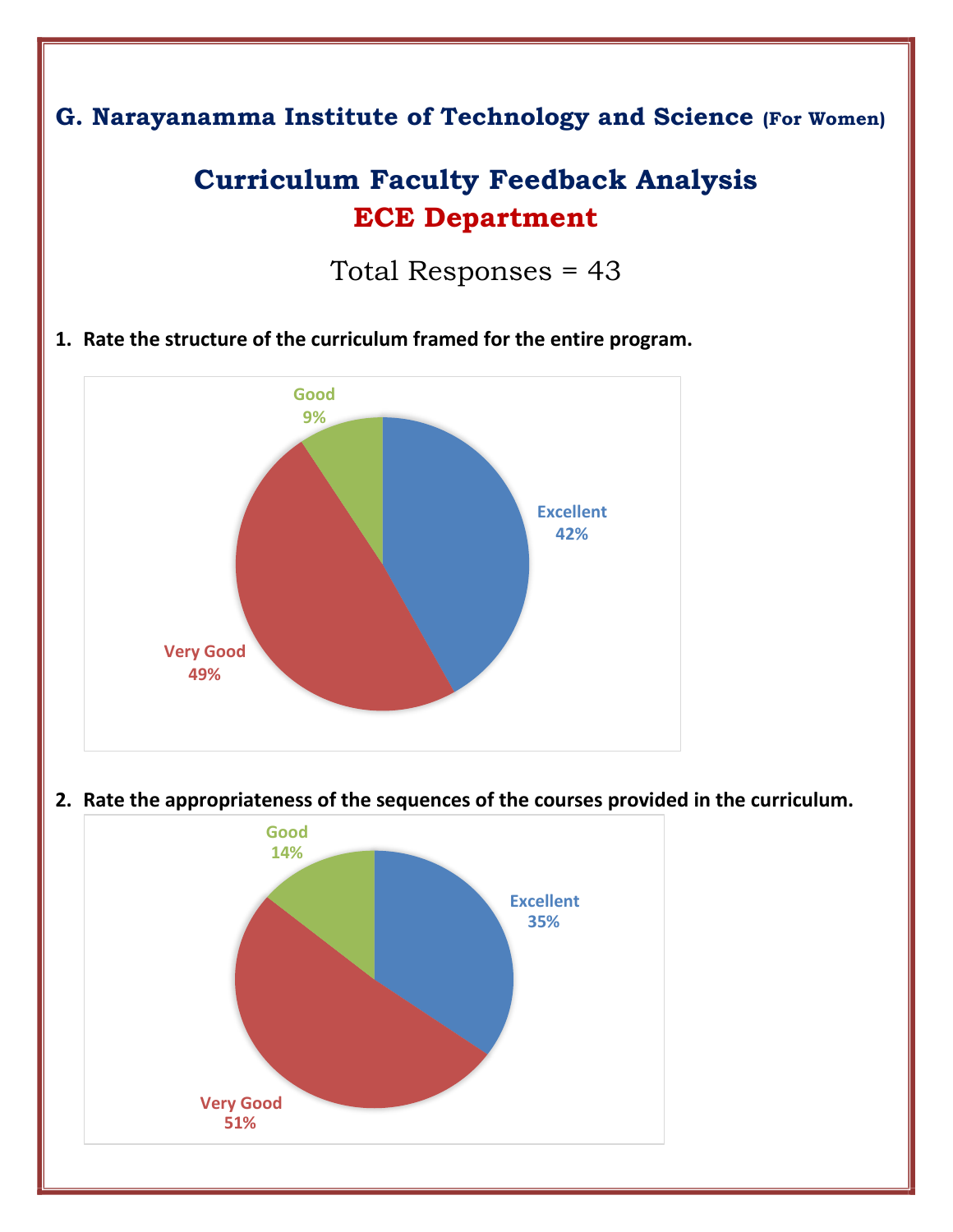**3. Rate the depth of the syllabus for the Program in relation to the competencies expected by industry/Current global scenarios.** 



**4. Rate the sequence of the units/modules in the course. (Taught by you)** 

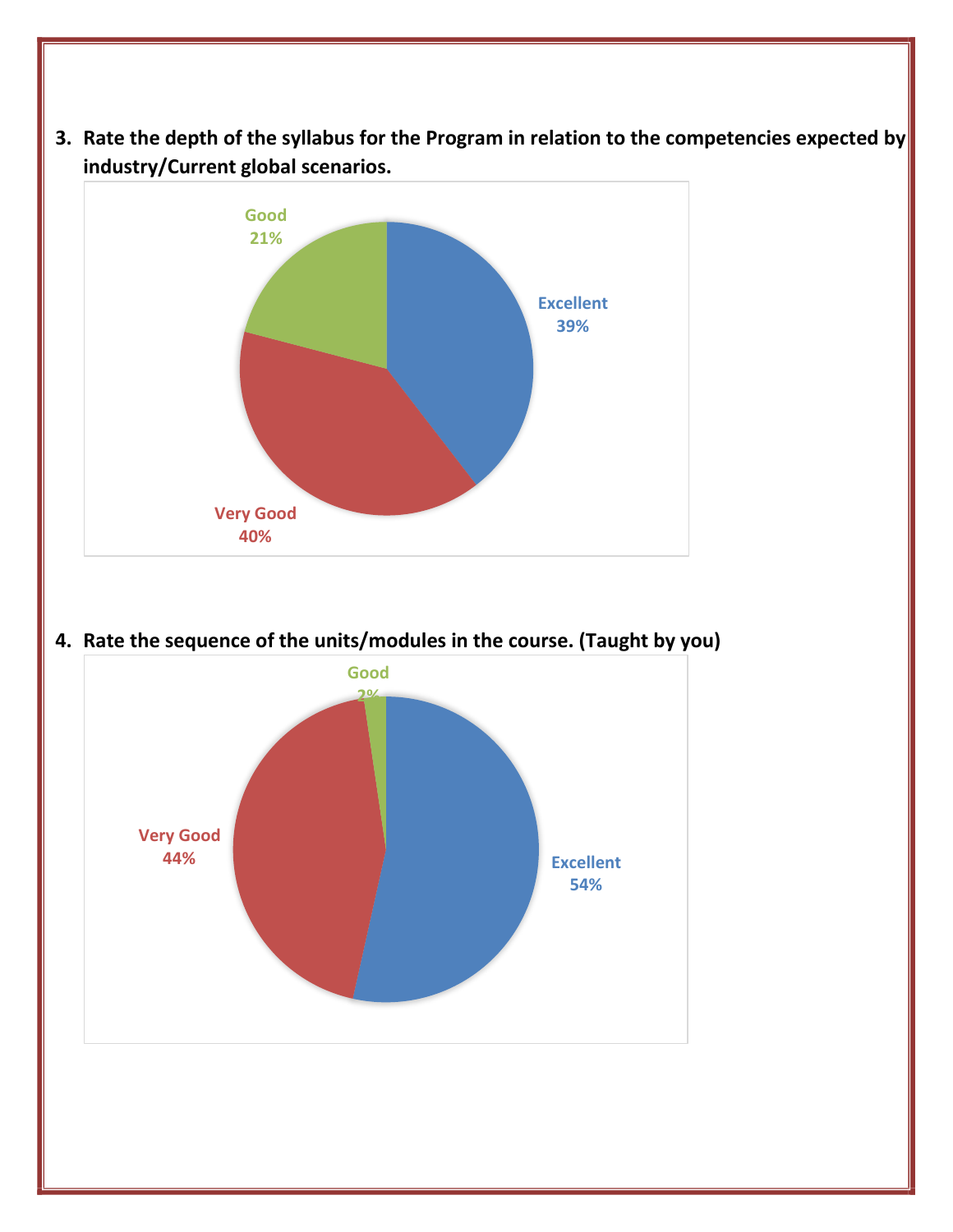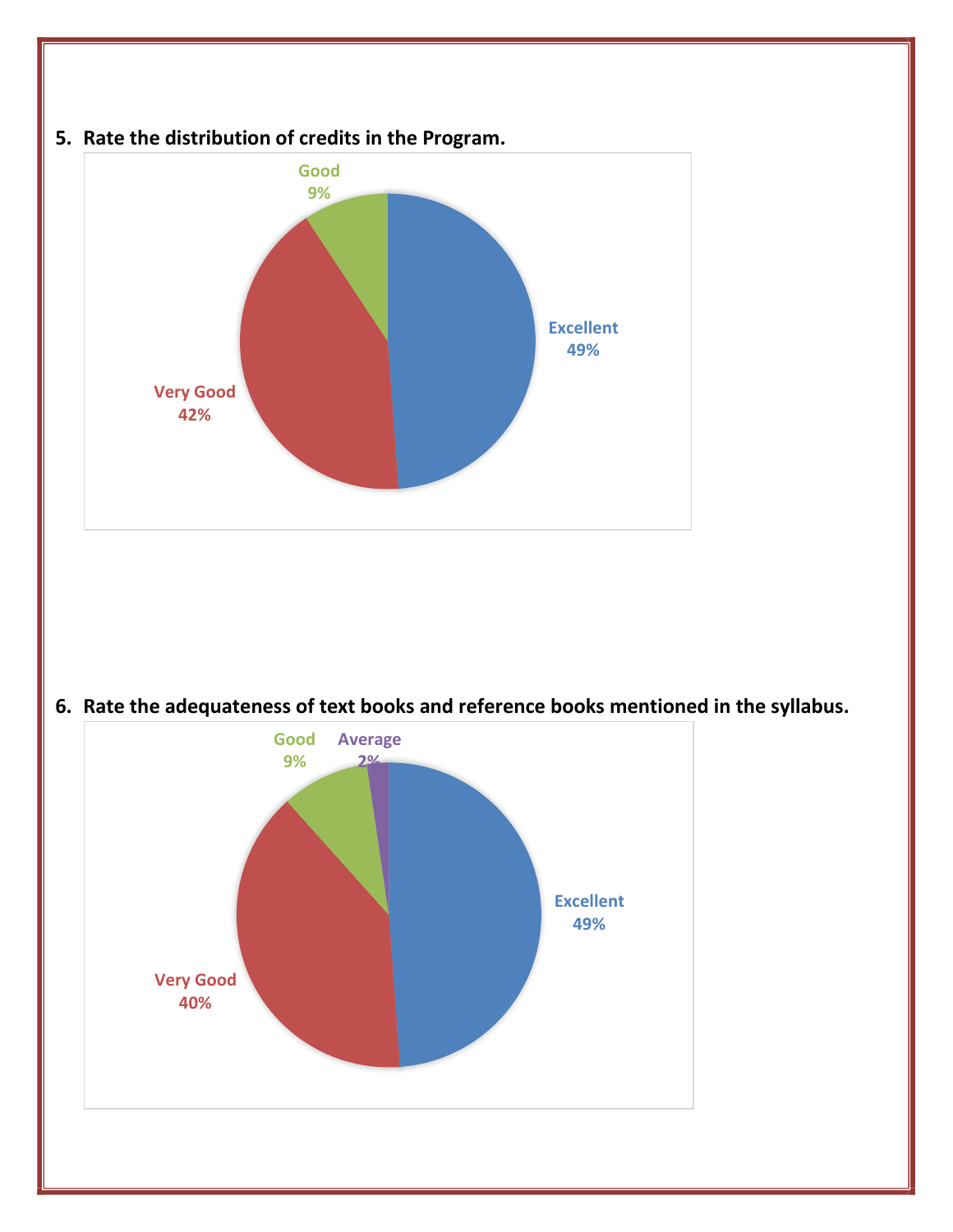

**8. Rate the syllabus content for the courses in terms of burden on students.** 

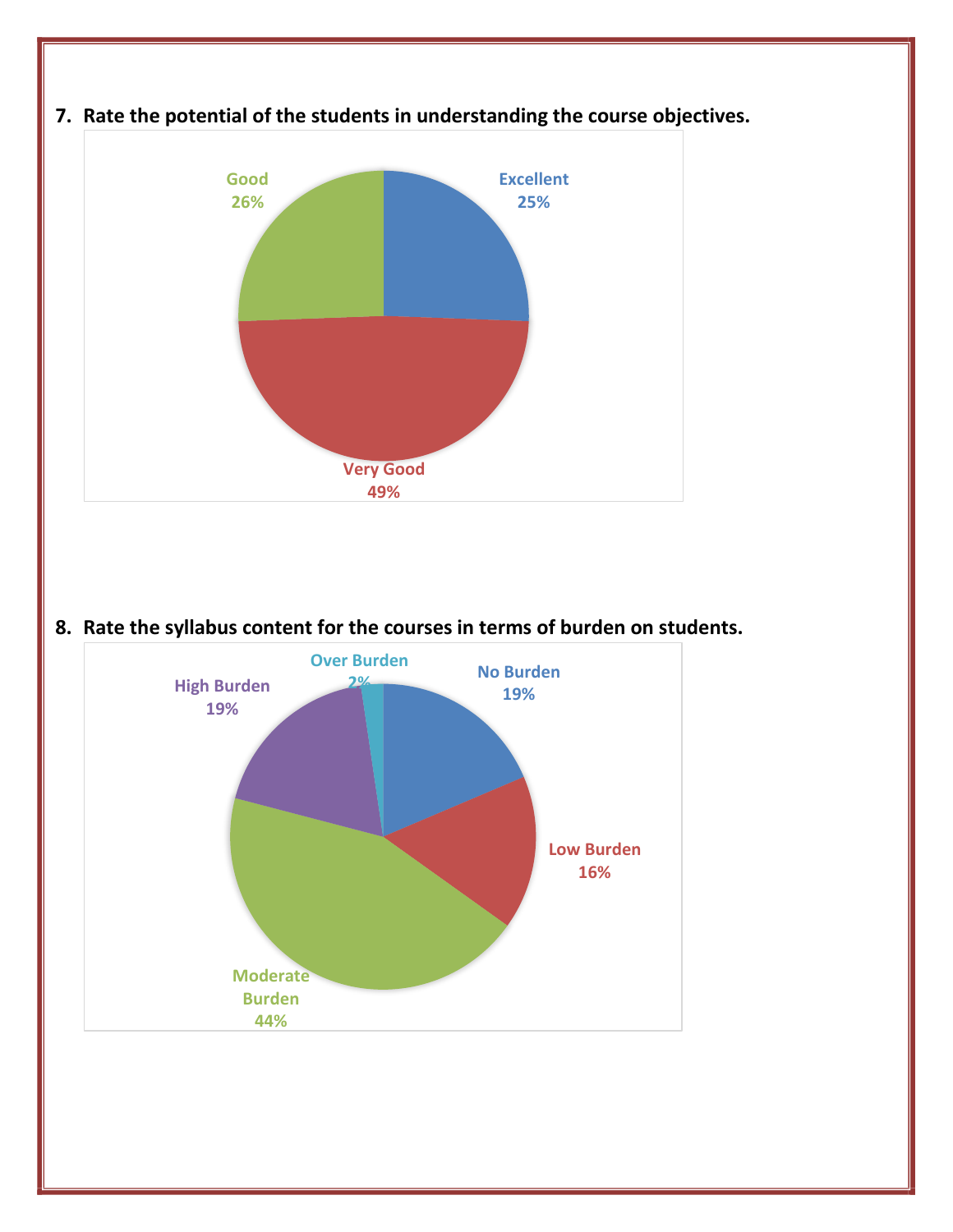